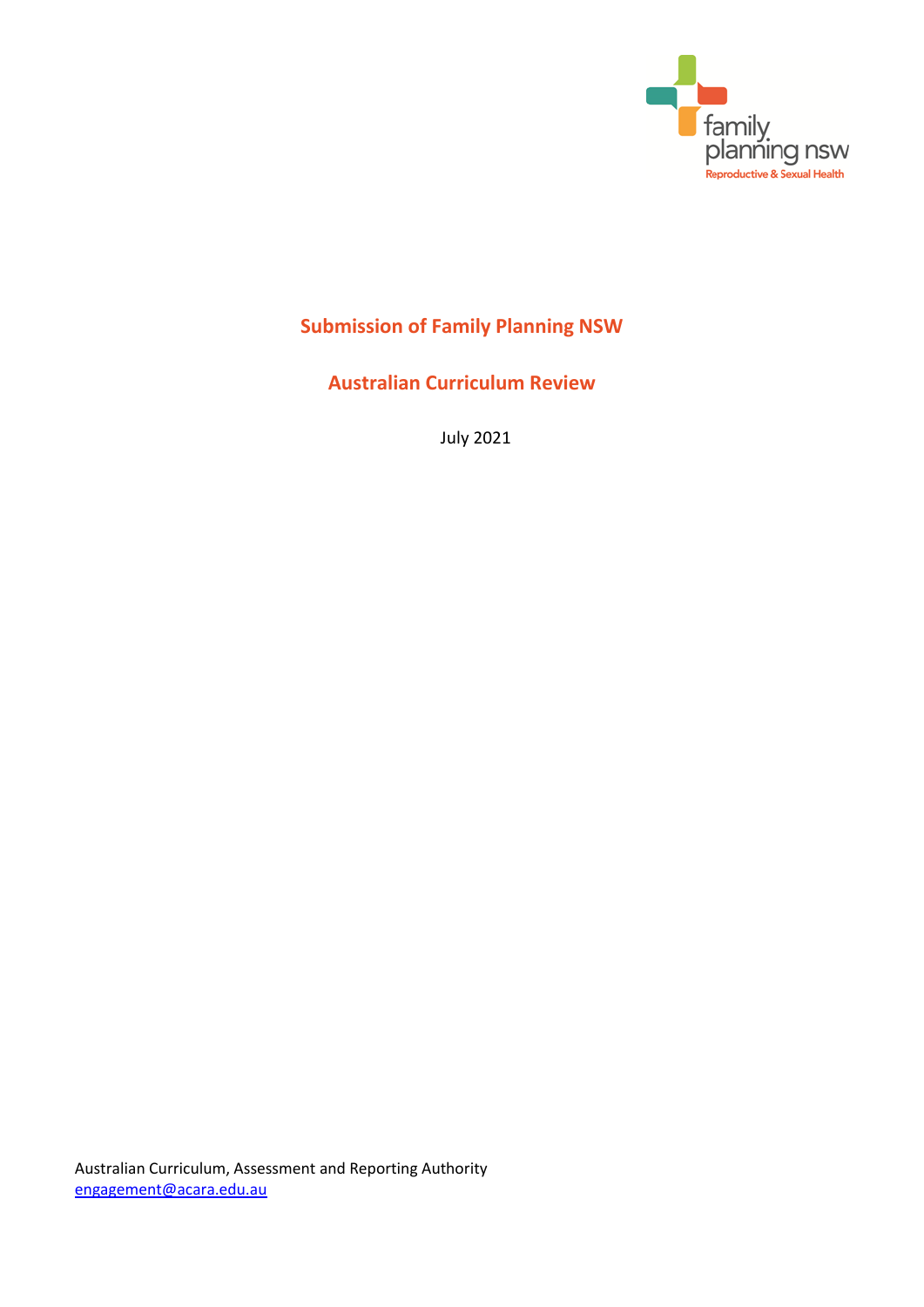Family Planning NSW welcomes the opportunity to make a submission to the Australian Curriculum, Assessment and Reporting Authority (ACARA) regarding the 'Australian Curriculum Review'.

# **About us**

Family Planning NSW is the leading provider of reproductive and sexual health services in NSW and Australia. We are experts in clinical service provision and comprehensive sexuality education. Our mission is to enhance the reproductive and sexual health and rights of our communities by supporting all people to have control over and decide freely on all matters related to their reproductive and sexual health. Our work is evidence-based and shaped by our research.

Each year we provide more than 31,000 clinical occasions of service to clients, school and community based education to over 3,350 students and young people, and training to over 200 teachers on how to effectively deliver comprehensive sexuality education that aligns with Australian and NSW curricula.

Our services are targeted to marginalised and disadvantaged members of the community, including young people, people from culturally and linguistically diverse and Aboriginal and Torres Strait Islander backgrounds, and people with disability. A key focus area for our organisation is enabling young people to achieve good reproductive and sexual health by providing youth-targeted services. The services we provide to support young people include:

- youth-friendly reproductive and sexual health clinics across NSW
- health information and education through our bodytalk.org.au website
- community and school-based education for students and young people
- information and workshops for parents and carers on supporting their children

Family Planning NSW offers training, information and resources for teachers and educators to enable them to deliver holistic comprehensive sexuality education in accordance with Australian and NSW curricula. All Family Planning NSW professional development courses for teachers align with the Australian Professional Standards for Teachers. Our courses have previously been endorsed by the NSW Education Standards Authority (NESA) as NESA registered professional development.

## **Recommendations**

Family Planning NSW recommends:

- 1. include key components of timely, holistic and age-appropriate comprehensive sexuality education in the Australian Curriculum as per UNESCO'S International Technical Guidance on Sexuality Education
- 2. embed key components of respectful relationship and consent education in content descriptors to ensure consistent provision across all schools
- 3. include the provision of 'relationship and sexuality education' from Foundation Year 2 in age and stage appropriate ways as per UNESCO's International Technical Guidance on Sexuality Education
- 4. include puberty and body image education in age and stage appropriate ways as per UNESCO's International Technical Guidance on Sexuality Education e.g. from an earlier age and continuing through to early high school
- 5. ensure reproductive and sexual health education is integrated and prioritised within the Health and Physical Education curriculum as per UNESCO's International Technical Guidance on Sexuality Education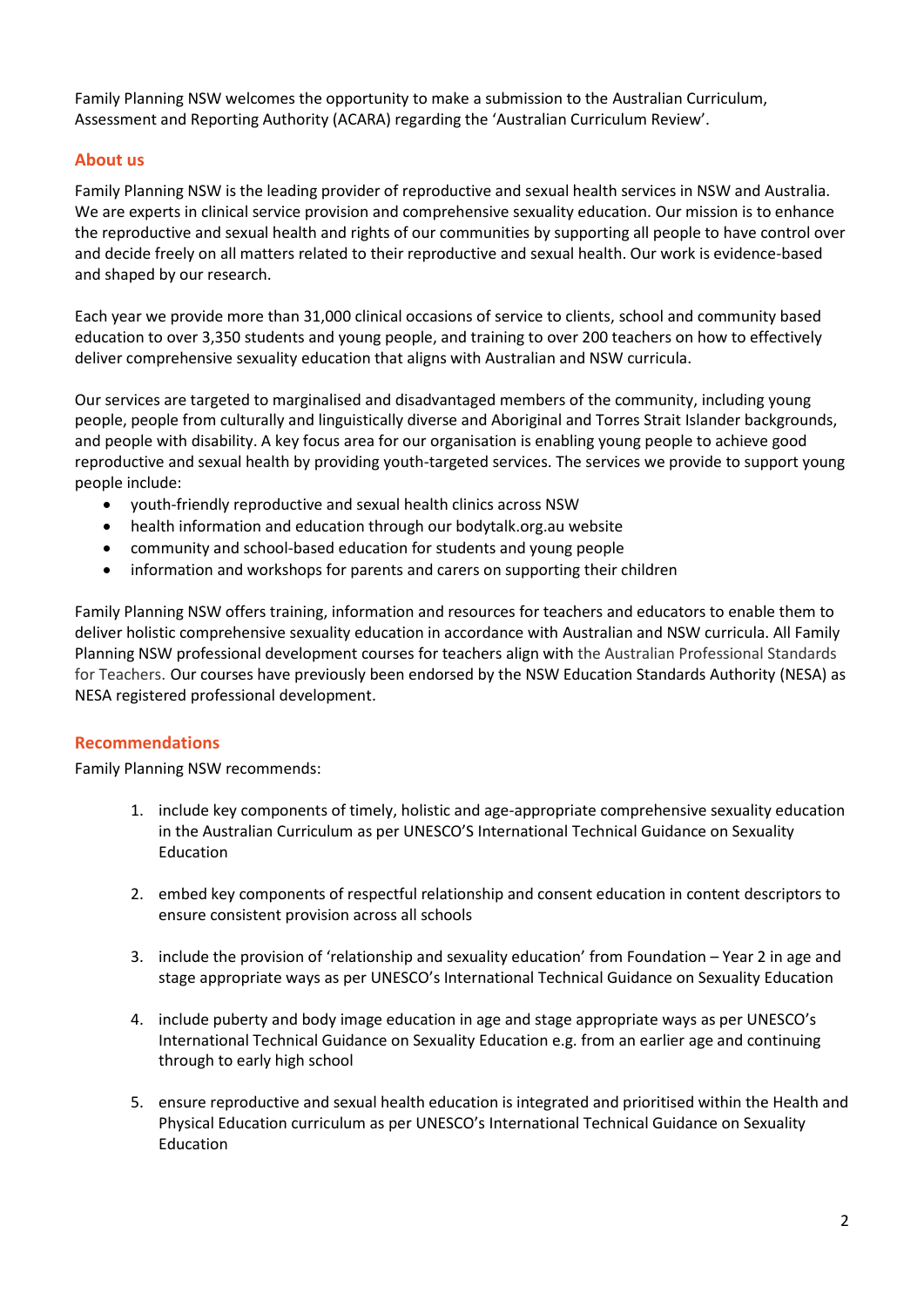- 6. explore opportunities to establish stronger comprehensive sexuality education links across curriculum areas
- 7. increase access to professional development and evidence-based resources, as part of the Australia Curriculum, to teachers and educators to ensure consistent and effective delivery of comprehensive sexuality education
- 8. consult with key stakeholders and experts to ensure the Australian Curriculum aligns with international best practice provision of comprehensive sexuality education

# **Key points**

Family Planning NSW believes that everybody in every family should have access to high-quality reproductive and sexual health services and comprehensive sexuality education. We strongly affirm the need for consistent provision of comprehensive sexuality education to people of all ages, particularly students and young people, to ensure that the reproductive and sexual health and rights of all people are met. Embedding comprehensive sexuality education within the Australian Curriculum supports international best practice and consistent provision.

Following the growing calls for holistic consent education to begin at an earlier age, it is essential that the Australian Curriculum reflect student priorities and current evidence that supports lifelong teaching of comprehensive sexuality education which includes essential topics such as respectful relationships and consent.

Family Planning NSW recommends that the Australian Curriculum specifically reference and integrate the provision of comprehensive sexuality education into the Health and Physical Education curriculum, along with its evidence base.

## **1. Comprehensive sexuality education and the Australian Curriculum**

Family Planning NSW advocates for comprehensive sexuality education to be specifically integrated within the Australian Curriculum to ensure all students have the skills and knowledge required to achieve and maintain respectful relationships and optimal reproductive and sexual health and wellbeing throughout their life.

Comprehensive sexuality education is an evidence-based, age appropriate and culturally relevant approach to teaching and learning about sexuality and relationships, inclusive of the cognitive, emotional, physical and social aspects they encompass. Comprehensive sexuality education is also recognised as international 'best practice'. Providing timely, holistic, age-appropriate and evidence-based comprehensive sexuality education promotes students' wellbeing, emotional development and safety.(1-3)

Comprehensive sexuality education includes provision of education on the following topics to support knowledge and skill development:

- $-$  the human body, development and autonomy
- $-$  puberty and body image
- respectful relationships and consent
- $\overline{\phantom{a}}$  fertility, pregnancy, pregnancy options and contraception
- sexual health and sexual behaviour
- $-$  gender and sexual diversity
- the influence of technology and media
- $-$  health literacy and decision making

As an early intervention strategy, comprehensive sexuality education ensures not only the reproductive and sexual health and wellbeing of students, but supports students to develop lifelong protective skills including the ability to practice informed consent and develop and maintain respectful relationships.(2, 4) Further,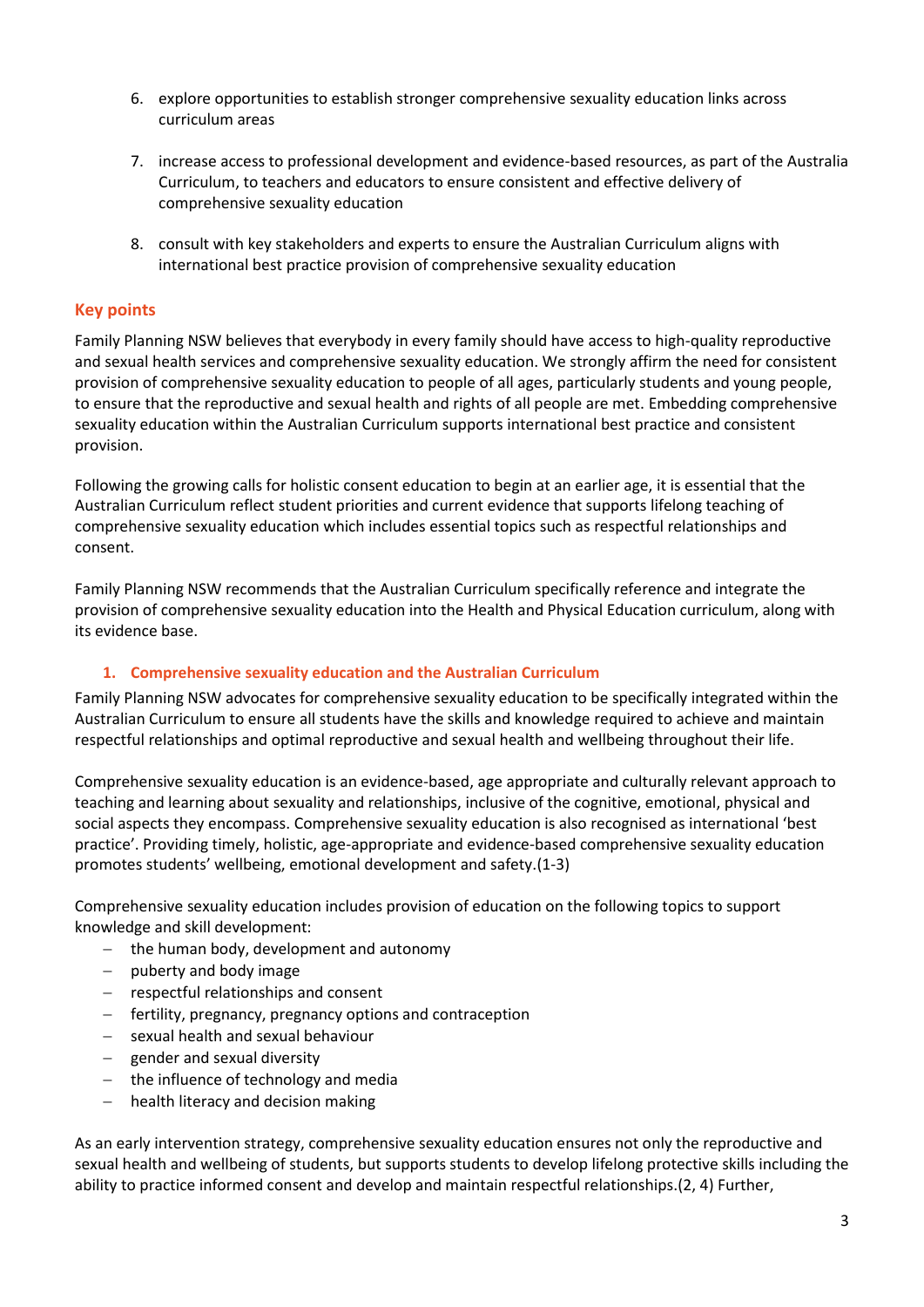comprehensive sexuality education improves student health literacy, and encourages the development of critical thinking skills, aspects of which feature throughout the Australian Curriculum. Comprehensive sexuality education contributes to reduced sexual risk taking, including delayed initiation of sexual intercourse, increased use of contraception and condoms, reduced rates of unintended pregnancy and reduced engagement in gender-based violence.(2-4)

From a safety perspective, it is important that all students learn skills that enable them to develop, promote and preserve healthy interpersonal relationships from an early age.(5) Comprehensive sexuality education seeks to empower students, particularly young girls and other vulnerable and marginalised students, to identify signs of healthy and unhealthy relationships and make informed decisions about how to promote individual safety.(3) Additionally, comprehensive sexuality education has been found to be a protective factor and reduces risk of family, domestic and sexual violence in later life.(3, 5)

Consistent implementation of the core components of comprehensive sexuality education, as mentioned above, is needed to ensure students have the knowledge and skills required to develop and maintain respectful relationships and achieve optimal reproductive and sexual health. Comprehensive sexuality education ensures all student needs are met, including students belonging to diverse groups such as young people with disability, who are sexuality and/or gender diverse and young people from culturally diverse backgrounds, including Aboriginal and Torres Strait Islander students.

**Recommendation:** Include key components of timely, holistic and age-appropriate comprehensive sexuality education in the Australian Curriculum as per UNESCO'S International Technical Guidance on Sexuality Education.

## **2. The need to embed comprehensive sexuality education into Australian Curriculum: topic feedback**

While the Australian Curriculum recognises some of the core components of comprehensive sexuality education, including respectful relationships and consent, it does not cover comprehensive sexuality education in its entirety. We are concerned that essential components of comprehensive sexuality education, including: reproduction, pregnancy, pregnancy options and contraception; sexual health, STIs and condom use; gender and sexual diversity; the influence of technology and the media, pornography and sexting; and, bodily autonomy are not included in the Australian Curriculum.

## **Respectful relationship and consent education**

Family Planning NSW is pleased to see greater focus on respectful relationship and consent education in the Australian Curriculum. It is essential that all students receive integrated, age-appropriate consent and respectful relationship education to develop essential life skills, including the ability to develop and maintain respectful relationships, provide consent and negotiate boundaries. We are, however, concerned that essential components of consent and respectful relationship education primarily appear in the Curriculum's 'content elaboration' sections. Content elaborations provide teachers with suggestions of ways to teach the content descriptions – they are optional material only and not mandatory teaching.

Additionally, Family Planning is concerned that respectful relationship and consent education is not specifically mentioned in the 'content description' or 'year level description' and 'achievement standard' for Foundation year, which may result in students missing out on essential foundational level comprehensive sexuality education given the non-essential teaching nature of the 'content elaboration' section. Family Planning NSW supports the inclusion of relationships and sexuality education throughout Foundation to year 10. We do not believe that Foundation – Year 2 should be reduced to 'relationships only' education.

There does not seem to be any clear mapping or scaffolding of consent education throughout the year levels. Consent education in early years should focus on bodily autonomy, privacy, body rights and friendships and progress in a clear and mapped way to older students learning about sexual consent which is critical for healthy, pleasurable and consensual sexual behaviour. Additionally, reference should be made on the impact of illicit drugs and alcohol on sexual consent.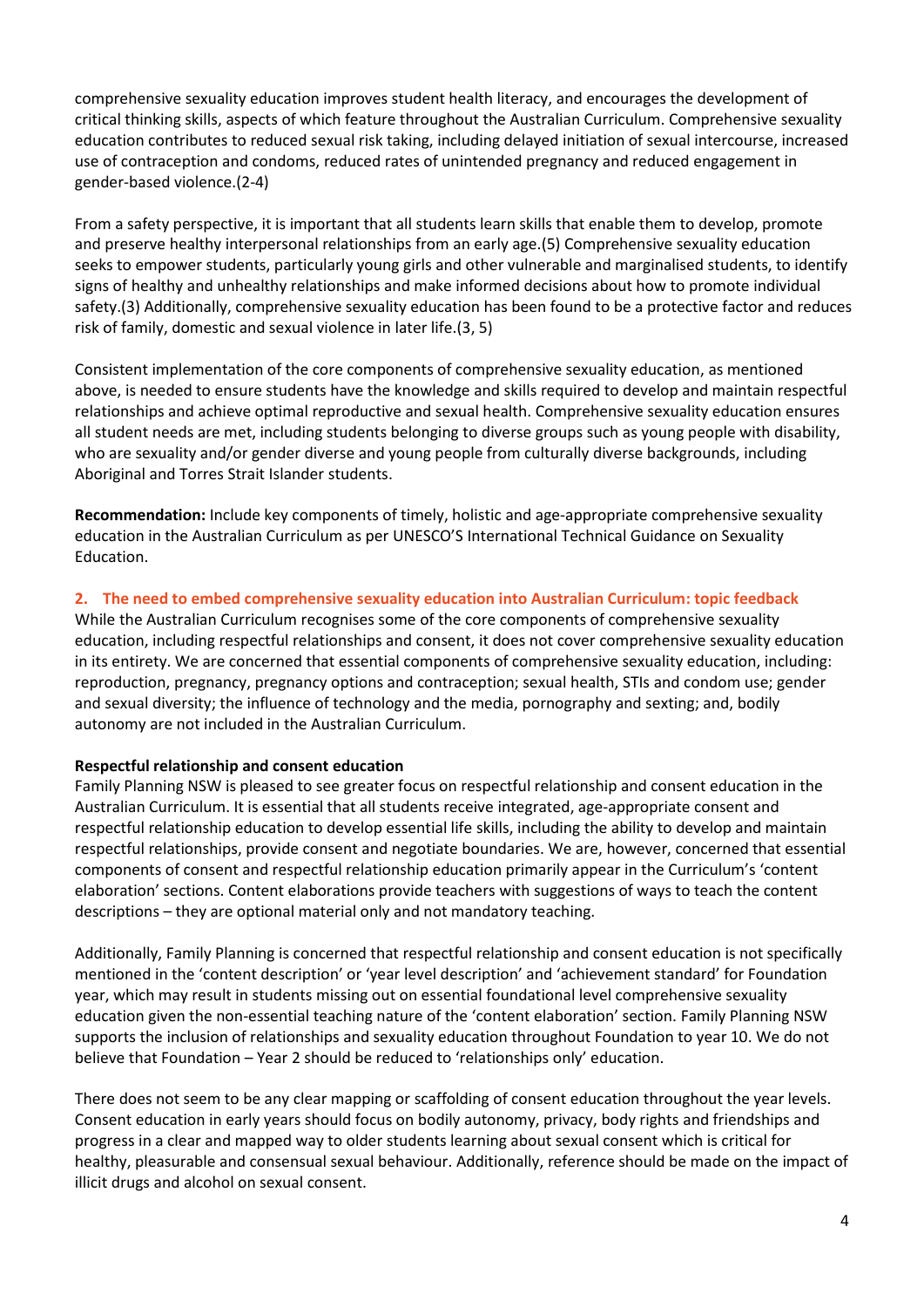While we are pleased to see greater focus on respectful relationship and consent education, this education should not be at the detriment of other essential components of comprehensive sexuality education including, but not limited to, puberty, reproduction, reproductive and sexual health, pornography and sexting, gender and diversity.

**Recommendation:** Embed key components of respectful relationship and consent education in content descriptors to ensure consistent provision across all schools.

**Recommendation**: Include the provision of 'relationship and sexuality education' from Foundation – Year 2 in age and stage appropriate ways as per UNESCO's International Technical Guidance on Sexuality Education.

#### **Puberty and body image education**

Puberty is a time of physical, social and emotional change. It is essential that all students have the knowledge and skills required to understand and manage associated changes in a health way. Family Planning NSW is concerned that age-appropriate education on puberty, another essential component of comprehensive sexuality education, does not specifically begin until Year 5 and 6 where students learn to "investigate resources and strategies to manage changes and transitions, including changes associated with puberty." There is no mention of the word 'puberty' in the Australian Curriculum prior to this.

With young girls reaching puberty earlier, teachers need to address topics earlier than suggested by the Australian Curriculum to ensure safety, student wellbeing and healthy development.(6) It is important that students are aware of bodily changes and healthy development prior to the onset of puberty, which can occur from the age of eight. The United Nations Educational, Scientific and Cultural Organization's (UNESCO) International Technical Guidance on Sexuality Education recommends beginning curriculum-based puberty education at the age of five, where students learn to define puberty, understand associated changes and acknowledge that puberty is a normal element of healthy development.

**Recommendation:** Include puberty and body image education in age and stage appropriate ways as per UNESCO's International Technical Guidance on Sexuality Education e.g. from an earlier age and continuing through to early high school.

#### **Reproductive and sexual health education**

We are concerned that reproductive and sexual health has been removed as a focus area. It is essential that students receive information on reproductive and sexual health including, but not limited to: reproduction, pregnancy, pregnancy options and contraception; sexual health, STIs and condom use; and, gender and sexual diversity.

Evidence shows that comprehensive sexuality education has a positive impact on student reproductive and sexual health and wellbeing, including notable reductions in STI rates and unintended pregnancy.(2, 7) When provided proactively, and as part of an integrated curriculum, comprehensive sexuality education increases an individual's ability to make informed decisions regarding reproductive and sexual health.(2, 7) If students are not taught how their body works and how pregnancy occurs in late primary school, they are at significant increased risk of unintended pregnancy and STI transmission in high-school and early adulthood. It cannot be assumed that students know this essential information. It is our experience, from delivery of primary and high school education sessions that many students in high-school are still unaware of how their body functions and as such how pregnancy occurs. Reproduction should be explicitly included from Years 5-6 onwards.

In regard to Curriculum content on sexual health, there is a notable absence of specific reference to essential sexual health topics, including safe sexual decision making and practice, STI prevention, testing and treatment as well as stigma associated with STIs. Content that could be included in Years 9-10, include:

AC9HP10P06\_E6 - include use of condoms and dams under safe blood practices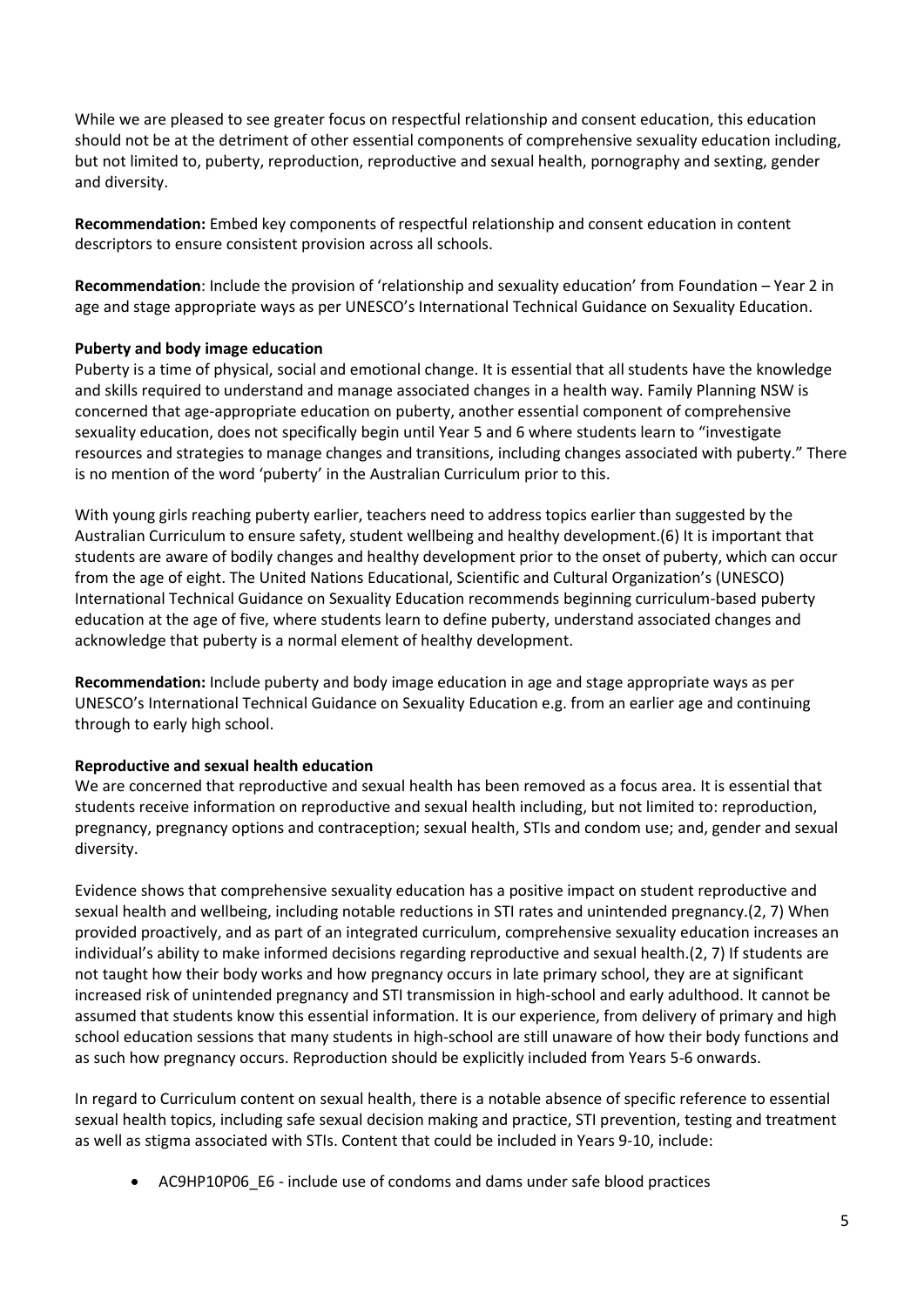- AC9HP10P07\_E4 highlight that pornography is not a reliable source of health information
- AC9HP10P08\_E5 include examples such as stigma around menstrual health, gender and sexual diversity

Discussions around reproductive and sexual health education should also include information around sexuality, diversity, sexual behaviour, pleasure, sexting and pornography and gender roles as per the UNESCO Technical Guidance on Sexuality Education. There is also a need to ensure that information on reproductive and sexual health is not solely heteronormative and is inclusive of all students. We are concerned that the Australian Curriculum does not include any of the above topic areas.

**Recommendation:** Ensure reproductive and sexual health education is integrated and prioritised within the Health and Physical Education curriculum as per UNESCO's International Technical Guidance on Sexuality Education.

# **3. Making links across curriculum areas: opportunities for improvement**

There is great opportunity to highlight links across curriculum areas to address overcrowding concerns and ensure that comprehensive sexuality education is not limited to the Health and Physical Education curriculum.

Comprehensive sexuality education consistently addresses and supports: student wellbeing; emotional, physical and social development; personal safety; respectful relationships; consent; and, health literacy. Evidence demonstrates the widespread benefits of consistent provision, which could be achieved through implementation of the Australian Curriculum and provision of funding for teachers and educators to attend training in providing holistic, age-appropriate and inclusive comprehensive sexuality education.(1, 2, 4, 8, 9)

Research indicates that students want holistic comprehensive sexuality education, delivered across a range of curriculum priorities.(1, 2) A contemporary, evidence-based approach to comprehensive sexuality education should include:

- the use of sex-positive teaching strategies, which present balanced information about positive and negative aspects of sexuality, respectful relationships and use a holistic, evidence-based and inclusive approach that is non-judgemental and promotes respect and consent
- a holistic approach to health that includes reproductive and sexual health alongside mental health and physical wellbeing
- recognition of diversity, including concepts of diversity in gender and relationships
- reproductive and sexual health including contraception, STI treatment and prevention
- preventative health checks in addition to STI testing, young people need to learn about cervical cancer prevention, with the HPV vaccination and screening with HPV DNA testing, along with breast and testicular health checks.

While Health and Physical Education is mandatory for all students until year 10, Family Planning NSW believes that comprehensive sexuality education, particularly content around the topic areas of puberty, online safety, the influence of technology, pornography, and relationship and consent education should not be confined to fit within one key learning area. For example, there is significant opportunity to incorporate digital safety, online relationships, pornography and sexting within the Digital Technologies curriculum. The current Digital Technologies curriculum references "ethical understandings", "rights" and "online safety", however, does not specify the context in which learning should be applied, limiting opportunities to discuss reproductive and sexual health in relation to digital safety.

**Recommendation:** Explore opportunities to establish stronger comprehensive sexuality education links across curriculum areas.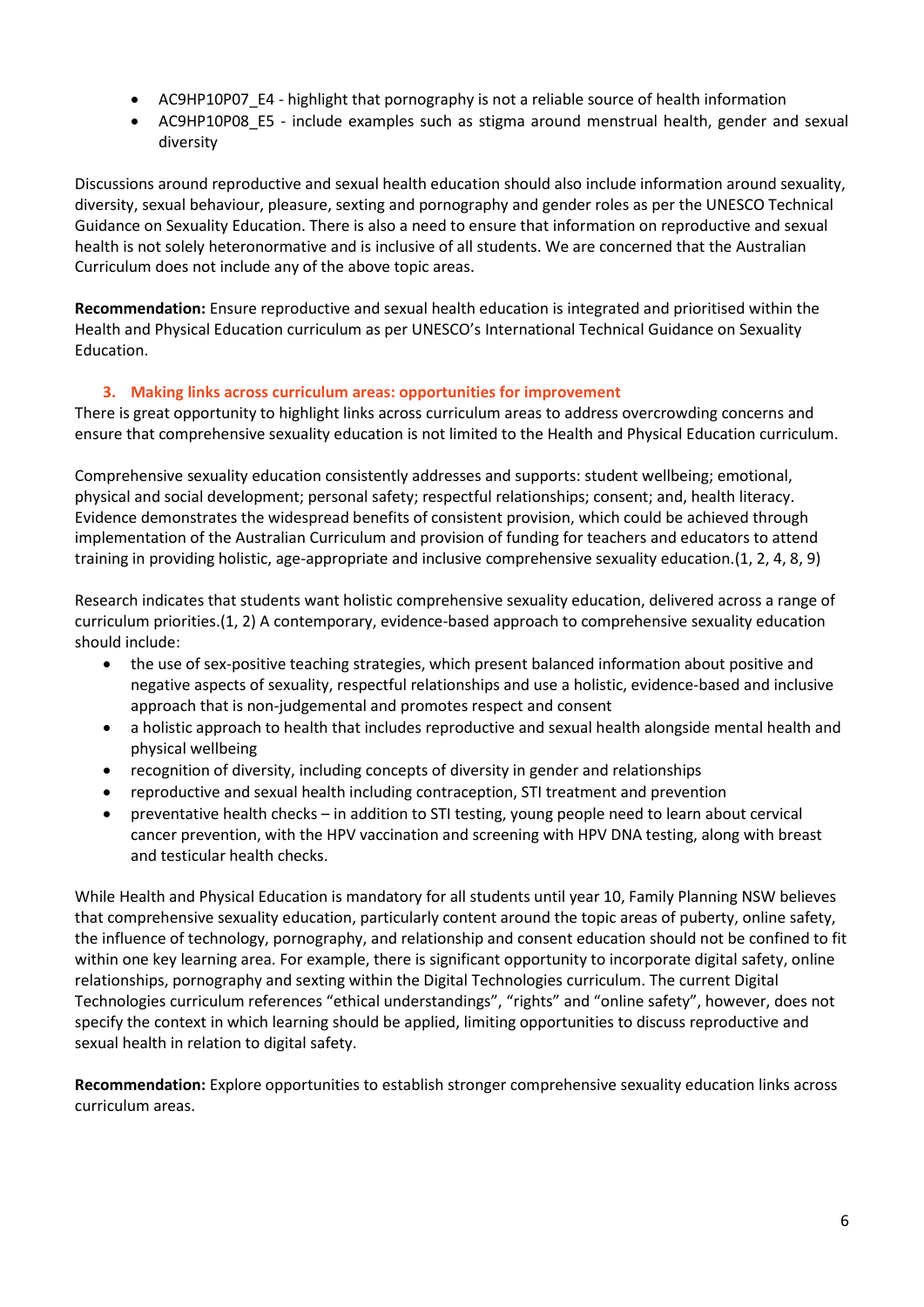## **4. Professional development and training is required for quality and effective delivery**

Teachers and educators require skills and confidence to deliver timely and holistic comprehensive sexuality education, including information on puberty, respectful relationships and consent, that meets student's health and wellbeing needs.(10)

A Family Planning NSW needs assessment of 339 NSW teachers and principals in 2015 found:

- almost half of teachers (39%) and principals (43%) reported that when sexual health curriculum is a priority, this is supportive of the provision of essential education
- limited time and resources were the primary constraining factors limiting comprehensive sexuality education provision
- 54% of teachers indicated they need more assistance in addressing the issues of pornography and media representations of sex and sexuality.

Teachers who feel confident to deliver relationships, sexuality and sexual health content will mean they are more likely to prioritise the delivery of comprehensive sexuality education and have the confidence to integrate the content with other relevant topics. Integrating sexuality and sexual health content across the curriculum may destigmatise these topics, engage student's interests and reduce pressure on an overcrowded timetable for teachers.

Family Planning NSW offers training, information and resources for teachers and educators to enable them to deliver age-appropriate comprehensive sexuality education. Our training and resources for primary and secondary school teachers deliver age-appropriate information on relationships, sexuality and reproductive and sexual health information, in accordance with our state and national curricula.

**Recommendation:** Increase access to professional development and evidence-based resources, as part of the Australia Curriculum, to teachers and educators to ensure consistent and effective delivery of comprehensive sexuality education.

## **Conclusion**

There is significant opportunity to ensure the Australian Curriculum reflects international best practice in regard to the provision of comprehensive sexuality education for students. The current Consultation Curriculum does not include many of the key components of comprehensive sexuality education, including reproductive and sexual health, which may result in increased rates of STIs, unintended pregnancy and poor reproductive and sexual health. We encourage ACARA to further consult with key stakeholders and experts such as Family Planning NSW to ensure the Australian Curriculum aligns with international best practice and fosters the health and wellbeing of all students.

## **References**

1. Guttmacher Institute. Informational handouts on comprehensive sexuality education, youth-friendly services, gender issues and sexual rights. New York; 2014.

2. United Nations Educational Scientific and Cultural Organization. Emerging evidence, lessons and practice in comprehensive sexuality education: A global review. France; 2015.

3. Haberland N, Rogow D. Sexuality Education: Emerging Trends in Evidence and Practice. Journal of Adolescent Health. 2015;56(1, Supplement):S15-S21.

4. United Nations Educational Scientific and Cultural Organization. International technical guidance on sexuality education: An evidence-informed approach, Revised edition. France: UNESCO; 2018.

5. Breuner CC, Mattson G. Sexuality Education for Children and Adolescents. Pediatrics. 2016;138(2):e20161348.

6. Biro FM, Greenspan LC, Galvez MP. Puberty in girls of the 21st century. Journal of pediatric and adolescent gynecology. 2012;25(5):289-94.